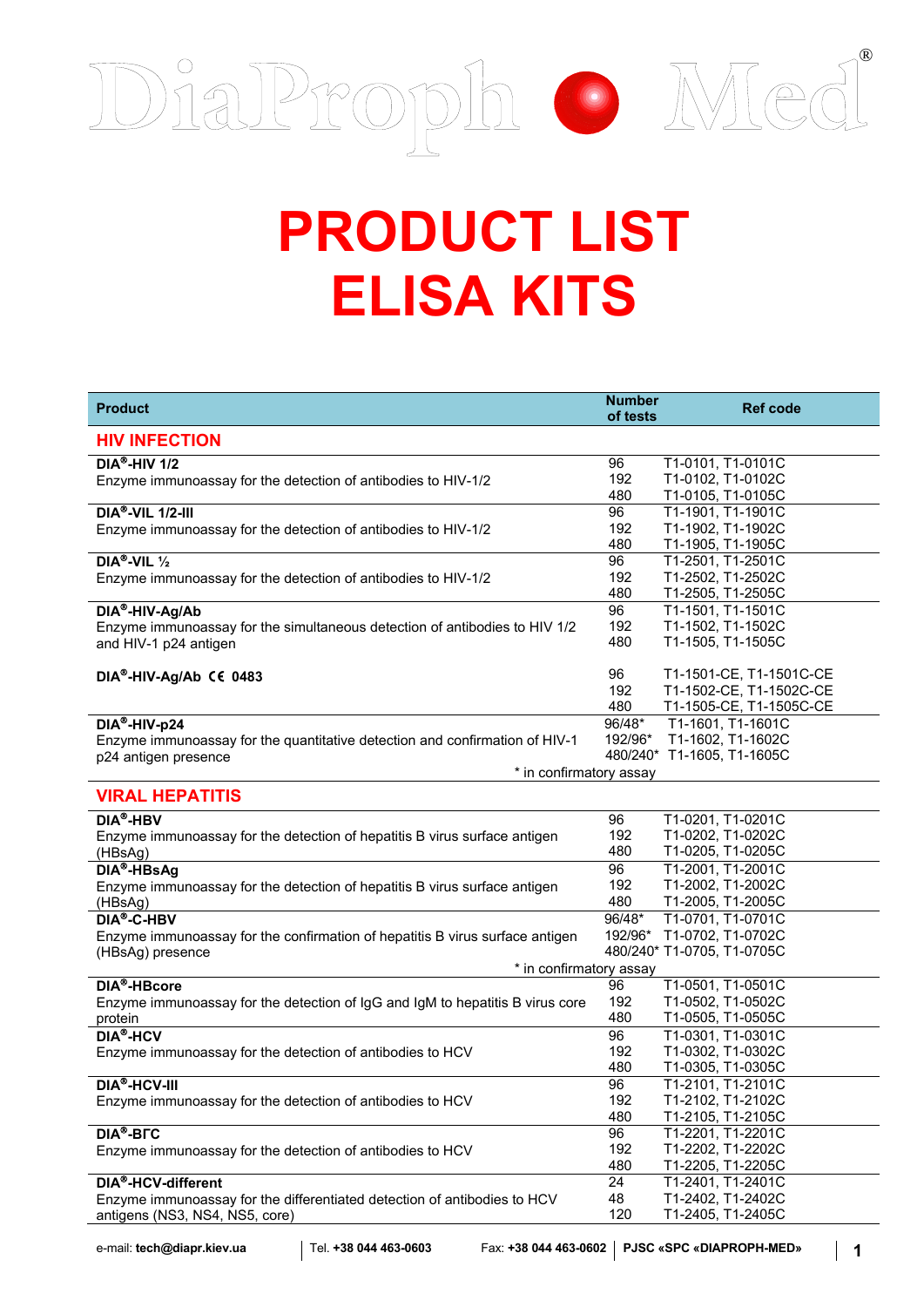| <b>Product</b>                                                                                                                                        | <b>Number</b><br>of tests     | <b>Ref code</b>                                                                           |
|-------------------------------------------------------------------------------------------------------------------------------------------------------|-------------------------------|-------------------------------------------------------------------------------------------|
| <b>TORCH INFECTIONS</b>                                                                                                                               |                               |                                                                                           |
| DIA <sup>®</sup> -Trep<br>Enzyme immunoassay for the detection of antibodies to Treponema pallidum                                                    | 96<br>192<br>480              | T1-0401, T1-0401C<br>T1-0402, T1-0402C<br>T1-0405, T1-0405C                               |
| DIA <sup>®</sup> -Trep C6                                                                                                                             | 192                           | T-0406                                                                                    |
| DIA <sup>®</sup> -Trep-different<br>Enzyme immunoassay for differentiated detection of antibodies to Treponema                                        | $\overline{24}$<br>48         | T1-0801,T1-0801C<br>T1-0802, T1-0802C                                                     |
| pallidum antigens<br>DIA <sup>®</sup> -IgG-IgM-Trep<br>Enzyme immunoassay for the detection of IgG and IgM to Treponema pallidum                      | 120<br>96<br>192              | T1-0805, T1-0805C<br>T1-2301, T1-2301C<br>T1-2302, T1-2302C                               |
| <b>DIA<sup>®</sup>-SYPH</b>                                                                                                                           | 480<br>96                     | T1-2305, T1-2305C                                                                         |
| Enzyme immunoassay for the detection of antibodies to Treponema pallidum                                                                              | 192<br>480                    | T1-0601, T1-0601C<br>T1-0602, T1-0602C<br>T1-0605, T1-0605C                               |
| DIA <sup>®</sup> -IgM-SYPH<br>Enzyme immunoassay for the detection of IgM to Treponema pallidum                                                       | 96<br>192<br>480              | T1-1001, T1-1001C<br>T1-1002, T1-1002C<br>T1-1005, T1-1005C                               |
| DIA <sup>®</sup> -Chlamydia<br>Enzyme immunoassay for the detection of IgG and IgA to Chlamydia trachomatis                                           | 96<br>192                     | T1-0901, T1-0901C<br>T1-0902, T1-0902C                                                    |
| DIA <sup>®</sup> -Toxo-IgG<br>Enzyme immunoassay for the quantitative detection of IgG to Toxoplasma gondii                                           | 480<br>$\overline{96}$<br>192 | T1-0905, T1-0905C<br>T1-11G01, T1-11G01C<br>T1-11G02, T1-11G02C                           |
| DIA <sup>®</sup> -Toxo-IgM                                                                                                                            | 480<br>96                     | T1-11G05, T1-11G05C<br>T1-11M01, T1-11M01C                                                |
| Enzyme immunoassay for the detection of IgM to Toxoplasma gondii<br>DIA <sup>®</sup> -Rubella-IgG                                                     | 192<br>480<br>96              | T1-11M02, T1-11M02C<br>T1-11M05, T1-11M05C<br>T1-12G01, T1-12G01C                         |
| Enzyme immunoassay for the quantitative detection of IgG to rubella virus                                                                             | 192<br>480                    | T1-12G02, T1-12G02C<br>T1-12G05, T1-12G05C                                                |
| DIA <sup>®</sup> -Rubella-IgM<br>Enzyme immunoassay for the detection of IgM to rubella virus                                                         | 96<br>192<br>480              | T1-12M01, T1-12M01C<br>T1-12M02, T1-12M02C<br>T1-12M05, T1-12M05C                         |
| DIA <sup>®</sup> -CMV-IgG<br>Enzyme immunoassay for the qualitative and semiquantitative detection of IgG to<br>cytomegalovirus                       | 96<br>192<br>480              | T1-13G01, T1-13G01C<br>T1-13G02, T1-13G02C<br>T1-13G05, T1-13G05C                         |
| DIA <sup>®</sup> -CMV-IgM<br>Enzyme immunoassay for the detection of IgM to cytomegalovirus                                                           | 96<br>192                     | T1-13M01, T1-13M01C<br>T1-13M02, T1-13M02C                                                |
| $DIA^{\otimes}-HSV \frac{1}{2}IqG$<br>Enzyme immunoassay for the qualitative and semiquantitative detection of IgG to                                 | 480<br>96<br>192              | T1-13M05, T1-13M05C<br>T1-14G01, T1-14G01C<br>T1-14G02, T1-14G02C                         |
| <b>HSV-1/2</b><br>$DIA^{\otimes}-HSV\frac{1}{2}$ -IgM                                                                                                 | 480<br>96                     | T1-14G05, T1-14G05C<br>T1-14M01, T1-14M01C                                                |
| Enzyme immunoassay for the detection of IgM to HSV-1/2<br>$DIA^{\otimes}$ -HSV 2-IgG                                                                  | 192<br>480<br>96              | T1-14M02, T1-14M02C<br>T1-14M05, T1-14M05C<br>T1-17G01, T1-17G01C                         |
| Enzyme immunoassay for the qualitative and semiquantitative detection of IgG to<br>HSV-2                                                              | 192<br>480                    | T1-17G02, T1-17G02C<br>T1-17G05, T1-17G05C                                                |
| DIA <sup>®</sup> -HSV 2-IgM<br>Enzyme immunoassay for the detection of IgM to HSV-2                                                                   | 96<br>192<br>480              | T1-17M01, T1-17M01C<br>T1-17M02, T1-17M02C<br>T1-17M05, T1-17M05C                         |
| DIA <sup>®</sup> -Toxo-IgG-av<br>Enzyme immunoassay for the quantitative detection and avidity determination of<br>IgG to Toxoplasma gondii           | 96<br>192<br>480              | T1-11G01A, T1-11G01CA<br>T1-11G02A, T1-11G02CA<br>T1-11G05A, T1-11G05CA                   |
| DIA <sup>®</sup> -Rubella-IgG-av<br>Enzyme immunoassay for the quantitative detection and avidity determination of                                    | 96<br>192                     | T1-12G01A, T1-12G01CA<br>T1-12G02A, T1-12G02CA                                            |
| IgG to rubella virus<br>DIA <sup>®</sup> -CMV-IgG-av                                                                                                  | 480<br>96                     | T1-12G05A, T1-12G05CA<br>T1-13G01A, T1-13G01CA                                            |
| Enzyme immunoassay for the semiquantitative detection and avidity<br>determination of IgG to cytomegalovirus                                          | 192<br>480                    | T1-13G02A, T1-13G02CA<br>T1-13G05A, T1-13G05CA                                            |
| DIA <sup>®</sup> -HSV 2-IgG-av<br>Enzyme immunoassay for the semiquantitative detection and avidity<br>determination of IgG to HSV-2                  | 96<br>192<br>480              | T1-17G01A, T1-17G01CA<br>T1-17G02A, T1-17G02CA<br>T1-17G05A, T1-17G05CA                   |
| DIA <sup>®</sup> -EBV-VCA-IgG<br>Enzyme immunoassay for the qualitative and semiquantitative detection of IgG<br>to Epstain-Barr virus capsid antigen | 96<br>192<br>480              | T1-18VCAG-01, T1-18VCAG-01C<br>T1-18VCAG-02, T1-18VCAG-02C<br>T1-18VCAG-05, T1-18VCAG-05C |
| DIA <sup>®</sup> -EBV-VCA-IgM<br>Enzyme immunoassay for the detection of IgM to Epstain-Barr virus capsid                                             | 96<br>192                     | T1-18VCAM-01, T1-18VCAM-01C<br>T1-18VCAM-02, T1-18VCAM-02C                                |
| antigen                                                                                                                                               | 480                           | T1-18VCAM-05, T1-18VCAM-05C                                                               |